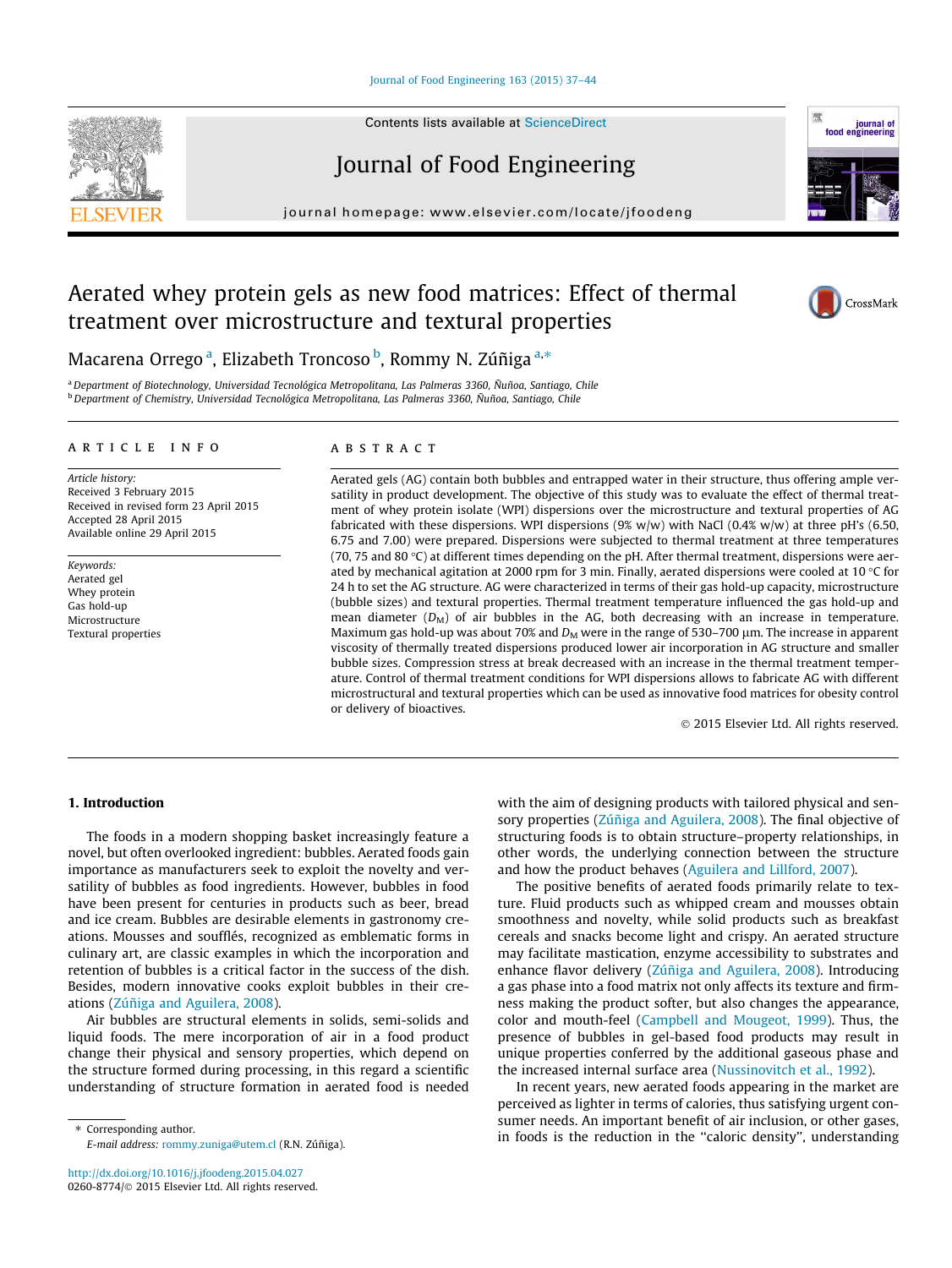caloric density as the amount of calories per unit of volume. Dispersed air in foods reduces the energy consumed per unit of volume making portions less caloric-dense, in line with the suggestions of food psychologists who advocate for constant volume but fewer calories in rations ([Osterholt et al., 2007; Rolls et al., 2000\)](#page-6-0). These studies showed that volume, independent of weight, can have an effect on food and energy intake. In fact, [Osterholt et al.](#page-6-0) [\(2007\)](#page-6-0) demonstrated that, within limits, people eat by volume. In this study, subjects consumed a greater volume but less weight and energy of the more-aerated snack compared to the less-aerated snack; however, no differences were found in terms of fullness after consumption. [Rolls et al. \(2000\)](#page-6-0) showed that increasing the volume of a food by incorporating air can affect satiety, thus decreasing the energy intake at the subsequent meal. In agreement with these results, higher ratings of fullness (satiety) were found after consumption of a high-volume food compared with the same food at lower volume ([Bell et al., 2003](#page-6-0)). Thus, aerated foods may provide a sense of fullness higher or comparable to the non-aerated food, but giving fewer calories. In addition, it was demonstrated that the inclusion of air bubbles may be an alternative for the reduction of sodium chloride or sucrose in food products ([Goh et al., 2010](#page-6-0)). In this work, the reduction of total sugar or salt (by volume) was proportional to the incorporation of bubbles, thus the concentration of sugar or salt in the continuous gel phase was the same for non-aerated or aerated gel, not affecting the perception of sweetness or saltiness. In this way, air incorporation would decrease caloric density in solid foods making people feel as satisfied as they eat a normal food. A strategy in food design may then be to maintain the taste perception of demanded energy-dense foods while imperceptibly adding air as small bubbles and/or immobilizing water in the food matrix, thus lowering their caloric content per portion.

There is increased evidence that the quantity, composition and microstructure of the food ingested affect health ([Norton et al.,](#page-6-0) [2007; Zúñiga and Troncoso, 2012\)](#page-6-0). Besides, the physical form of the food may profoundly alter the sensation of fullness and satiety. In solid foods, the microstructure has a major influence on the sensation of satiety by slowing down the rate of breakdown in the gastrointestinal tract. It is believed that a slower breakdown in the stomach can lead to a more lasting sensation of satiety [\(Marciani](#page-6-0) [et al., 2001; Norton et al., 2006](#page-6-0)). Enhancing satiation may restrict the daily food intake and the desire of overeating, therefore, contributing to control of body weight. In this sense, tailoring the continuous phase of AG (by changing polymer concentration) could increase the initial sense of fullness, but the effect of an aerated structure on the rate of breakdown in the gastrointestinal tract needs to be determined. Designed AG with tailored texture and low caloric density may help in developing new dietetic foods for the treatment of obesity.

Most foods are structurally complex and their structure determines its physical, sensory and nutritional properties. Entrapping abundant amounts air in gel matrices may be one alternative to design products that promote satiety with reduced caloric density ([Zúñiga and Aguilera, 2008, 2009; Zúñiga et al., 2011\)](#page-7-0). In this sense, protein gelation could be a mechanism to ''entrap'' bubbles in a solid matrix that contain high amounts of water. Tomczyńska-[Mleko \(2013a\)](#page-6-0) developed a novel method to induce simultaneous gelation and aeration of pre-heated WPI dispersions, gelation was induced by ions at room temperature (similar to cold-gelation) and the structure was able to retain air bubbles. The same author used ''reversibility'' of the gelation process to production of AG. Weak non-covalent interactions can be broken up and reformed after removing the shearing force used at the aeration (Tomczyń[ska-Mleko, 2013b\)](#page-6-0). Recently, the same group employed whey protein AG as floating matrices for the controlled release of minerals in simulated gastric conditions (Tomczyń[ska-Mleko and](#page-7-0) [Mleko, 2014a](#page-7-0)). From the above discussion, the objective of this work was to study the effect of thermal treatment and pH of WPI dispersions on the structural and textural characteristics of AG made from WPI.

## 2. Materials and methods

#### 2.1. Raw materials

Whey protein isolate (WPI) (BiPro, Davisco Foods International, USA) was used as gelling material. WPI is mainly composed of three proteins:  $\beta$ -lactoglobulin,  $\alpha$ -lactoalbumin and bovine serum albumin, but their functional properties are result of their  $\beta$ -lactoglobulin content. Proximate analysis of WPI was provided by manufacturer:  $4.6 \pm 0.3$  of moisture content (% wb),  $97.6 \pm 0.3$  of protein content (% db), <0.5 of fat content (% wb),  $2.0 \pm 0.2$  of ash content (% wb), and  $0.4 \pm 0.2$  of lactose content (% wb). The pH of the native WPI dispersion was about 6.8.

# 2.2. Methods

#### 2.2.1. Formation of WPI dispersions

Dispersions of WPI (9%  $w/w$ ) and NaCl (0.4%  $w/w$ ) in distilled water were prepared by slow stirring (200 rpm) at 25  $\degree$ C for 2 h, avoiding foam formation. The pH of the dispersions (6.50, 6.75 and 7.00) was carefully adjusted with 1 N HCl or NaOH solutions (Sigma–Aldrich Corp., St. Louis, Mo, U.S.A.). In previous papers ([Zúñiga et al., 2010, 2011](#page-7-0)), it was demonstrated that thermally-induced b-lactoglobulin aggregates produced at this narrow pH range had very different physicochemical properties, which could influence the foaming properties of the protein. The WPI dispersions were left at 5  $\mathrm{^{\circ}C}$  for at least 12 h to allow complete hydration of the protein.

# 2.2.2. Thermal treatment of WPI dispersions

Samples (7 mL) were heated in test tubes (inner diameter: 10 mm; length: 120 mm) in order to induce denaturation of the WPI dispersions. The tubes were immersed in a water bath (Memmert, model Basic WNB, Germany) at a constant temperature of 70, 75 or 80  $\degree$ C (the time to reach constant temperature inside the tubes was about 45 s). The time of thermal treatments (Table 1) was chosen based on previous experiments following the methodology of [Kerstens et al. \(2006\)](#page-6-0). Briefly, the tubes were taken out for observation at regular intervals, and the gel point was defined empirically as the time at which a tube could be turned upside-down without observable downwards flow of its contents, indicating the formation of a self-supporting gel. Times before dispersions became a gel were chosen for each experimental condition. After the heat treatment, samples were cooled in ice

Table 1

Combination of pH and thermal treatment conditions for the denaturation of WPI dispersions.

| Experimental<br>run | pH of<br>dispersion | Thermal treatment<br>temperature $(^{\circ}C)$ | Thermal<br>treatment time<br>(min) |
|---------------------|---------------------|------------------------------------------------|------------------------------------|
|                     | 6.50                | 70                                             | 31                                 |
| $\overline{2}$      | 6.75                | 70                                             | 24                                 |
| 3                   | 7.00                | 70                                             | 18                                 |
| 4                   | 6.50                | 75                                             | 10                                 |
| 5                   | 6.75                | 75                                             | 9                                  |
| 6                   | 7.00                | 75                                             | 8                                  |
| 7                   | 6.50                | 80                                             | 3.5                                |
| 8                   | 6.75                | 80                                             | 3.5                                |
| 9                   | 7.00                | 80                                             | 3.5                                |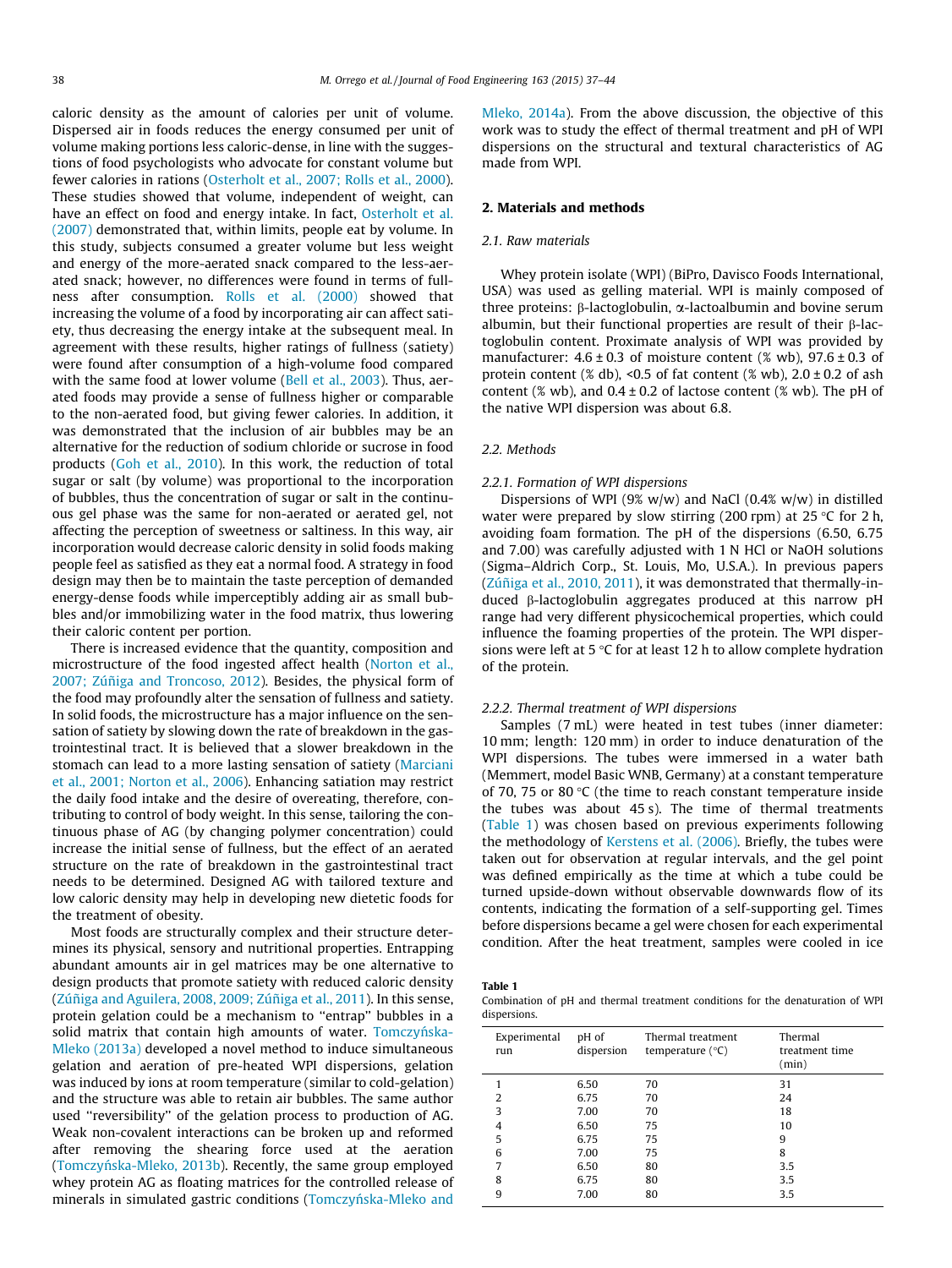<span id="page-2-0"></span>water (4 °C) to ambient temperature (25 °C) in order to form a weak gel, able to be aerated.

#### 2.2.3. Formation of aerated WPI gels

After cooling, 20 mL of the sample was put into a 120 mL beaker (inner diameter: 5 cm). Aeration was done with an overhead stirrer (Nahita, model 686/2, China) with a paddle impeller (4 cm width  $\times$  3 cm height) at 2000 rpm for 3 min. After aeration, WPI foams were stored for 24 h at 10  $^{\circ}$ C to set the AG structure. Control WPI gels (non-aerated gels) were done by heating WPI dispersions at 80 °C for 30 min and cooled in water at 4 °C for 20 min. Finally, samples were equilibrated to room temperature for 1 h before analyses. All experiments were done at least in triplicate.

# 2.3. Measurements

# 2.3.1. Apparent viscosity of WPI dispersions

Apparent viscosity was measured directly in the test tubes used for the thermal treatment. Dispersions were equilibrated at room temperature for 1 h and a rotational viscometer (Fungilab, model Visco Basic-R, Spain) with spindle 7R (diameter: 3.5 mm) was employed for the measurements at a rotational velocity of 50 rpm.

Effect of thermal treatment temperature on apparent viscosity of WPI dispersions was followed by the linearized Arrhenius type equation as shown below:

$$
\ln(\mu_{app}) = \ln(\mu_0) - \frac{E_A}{RT}
$$
\n(1)

where  $\mu_{app}$  is the apparent viscosity of WPI dispersion (cP),  $\mu_0$  is the pre-exponential factor,  $E_A$  is the activation energy for viscosity  $(kI/mol)$ , R is the ideal gas constant  $(kI/mol K)$ , and T is the absolute temperature (K).

# 2.3.2. Density and gas hold-up of aerated WPI gels

Density of AG was determined by the flotation method ([Zúñiga](#page-7-0) [and Aguilera, 2009; Zúñiga et al., 2011](#page-7-0)). AG were placed in a glass container filled with water at 25 °C and corked. The density of AG  $(\rho_{ag})$  was calculated as:

$$
\rho_{\rm ag} = \frac{\rho_{\rm w} \times m_{\rm ag}}{m_{\rm ag} + m_{\rm w} - m_{\rm w+ag}}\tag{2}
$$

where  $\rho_\mathsf{w}$  is the density of water at 25 °C (997.05 kg/m $^3$ ),  $m_\mathsf{ag},\,m_\mathsf{w}$ and  $m_{w+ag}$  are the mass of the AG (kg), the mass of the container filled with water alone (kg) and the mass of the container with water and the AG (kg), respectively. After measurement AG were blotted with paper towel and weighed after the assay to assure that no water was absorbed. The method actually determines the apparent density of the AG, although this property will be referred to as density. Density of control gels ( $\rho_{cg}$ ) was evaluated in the same way as AG.

Gas hold-up  $(\phi)$  was calculated by comparing the density of the AG ( $\rho_{ag}$ ) with the density of control gels ( $\rho_{cg}$ ).

$$
\phi = \left(1 - \frac{\rho_{\text{ag}}}{\rho_{\text{cg}}}\right) \times 100\%
$$
\n(3)

All measurements were done at least in triplicate and the results are expressed together with standard deviation values.

# 2.3.3. Microstructure of aerated WPI gels

Microstructure of AG was evaluated by means of quantification of gel bubble sizes [\(Zúñiga and Aguilera, 2009; Zúñiga et al., 2011\)](#page-7-0). Bubble sizes were determined from images of selected slices (thickness of 3 mm) of the AG. Slices were cut with a new razor blade each time. Images were obtained with an inverted light microscope (Olympus CK40, Optical Co. Ltd., Tokyo, Japan). In this way, light passed through the sample and the outlines of whole bubbles could be visualized. Images were recorded with a digital CCD camera (Toupcam, model UCMOS08000KPA, ToupTek, China) connected to the microscope and each image (3264 pixels  $\times$  2448 pixels) was saved as a 24 bits TIFF image file of approximately 15 MB, without compression. Image processing for bubble size analysis was carried out semi-automatically with the camera imaging software (ToupView, version  $\times 86$ , ToupTek, China). The boundaries of bubbles were manually traced and the image analysis software measured and calculated the size of the traced objects.

A substantial number of bubbles  $(N > 100)$  were counted to obtain statistical estimates of the bubble size distribution in each sample. A bubble size distribution was generated by grouping the bubbles into classes. The frequency distribution of bubble sizes was computed using MS-Excel (Microsoft® Excel 2010). The relative frequency of any class interval was calculated as the number of bubbles in that class (class frequency) divided by the total number of bubbles, and expressed as a percentage. The mean bubble diameter  $(D_M)$  and the standard deviation of the class belonging to  $D_M$  are presented.

# 2.3.4. Textural properties of aerated WPI gels

Textural properties of gels were measured by uniaxial compression tests. Compression measurements were carried out between lubricated plates at a constant deformation speed of 0.1 mm/s until breaking of the structure ([Zúñiga and Aguilera, 2009; Zúñiga et al.,](#page-7-0) [2011](#page-7-0)). Aerated gel cylinders (50 mm diameter; 30 mm height) were compressed at 25  $\degree$ C using a texture analysis machine (Zwick/Roell, model Z0.5, Zwick GmbH & CO, Germany) with a 100 mm diameter plate. Four replications of each treatment were performed.

The absolute deformation of gels was expressed as the Hencky's or true strain  $(\varepsilon_{H})$ , which is preferred for calculating strains resulting from large deformations [\(Hamann et al., 2006; Steffe, 1996](#page-6-0)):

$$
\varepsilon_{\rm H} = -\ln\left(\frac{H}{H_0}\right) \tag{4}
$$

where H and  $H_0$  (m) are the final and initial height after deformation, respectively. The overall stress acting on the sample during compression was expressed as the so-called true normal stress, which is the force normal to the cylinder cross section divided by the area of the sample ([Hamann et al., 2006\)](#page-6-0):

$$
\sigma = \frac{F}{A} \tag{5}
$$

where  $\sigma$  is the true normal stress (Pa), F is the normal force acting over the gel and A is the cross-sectional area of the gel  $(m^2)$ . Stress  $(\sigma_B)$  and strain at break ( $\varepsilon_B$ ) values are reported.

# 2.4. Statistical analysis of data

Analysis of variance (ANOVA) tests were used to analyze the data at a confidence level of 95%, using Statgraphics Plus 5.1 software (Manugistics Inc., Statistical Graphics Corporation, Rockville, USA). Differences between samples were evaluated using Multiple Range Test, by means of Tukey's HSD multiple comparison method.

# 3. Results and discussion

# 3.1. Apparent viscosity of WPI dispersions

Apparent viscosity of WPI dispersions increased with thermal treatment temperature [\(Fig. 1](#page-3-0)). It is known that the thermal treatment of whey protein dispersions produce the denaturation and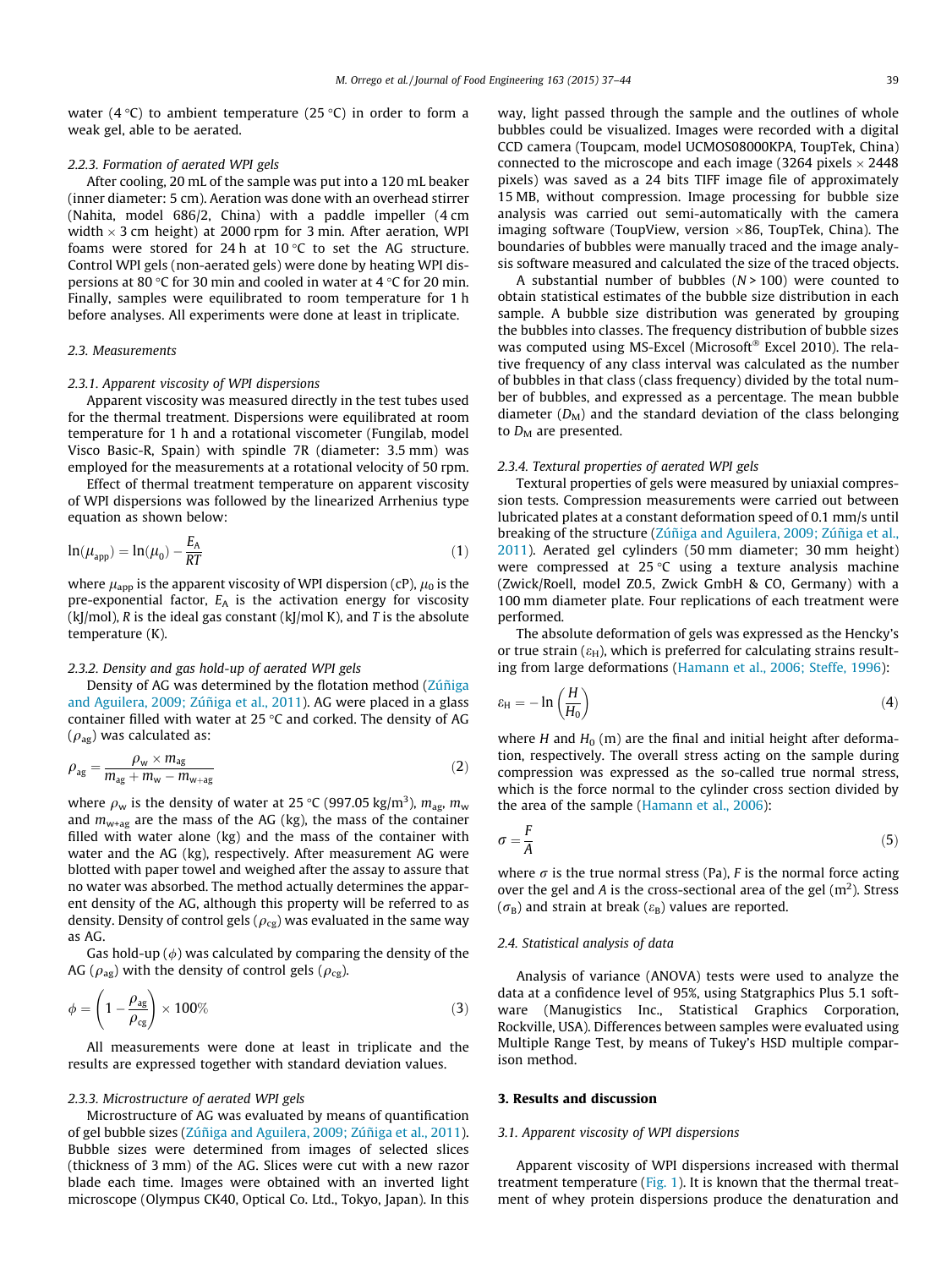<span id="page-3-0"></span>

Fig. 1. Effect of the thermal treatment on apparent viscosity (measured at 50 rpm) of whey protein dispersions at different pH. Lines represent values obtained by the viscosity model of Eq. [\(1\)](#page-2-0).

aggregation of proteins ([Kulozik, 2007; Zúñiga et al., 2010\)](#page-6-0). Also, has been reported that a higher temperature of thermal treatment increase the denaturation degree of proteins [\(Kulozik, 2007\)](#page-6-0), during denaturation molecules unfold to generate greater interactions between them and the solvent, with the concomitant increase in apparent viscosity of dispersions. Changing the pH toward the isoelectric point (approximately 5.2 for  $\beta$ -lactoglobulin), aggregation is promoted in a higher degree due to the decreased intermolecular charge repulsion of the protein ([Zúñiga et al., 2010](#page-7-0)), leading to a decrease in the interactions protein–solvent producing lower apparent viscosity of dispersions.

When the logarithm of the apparent viscosity was adjusted versus the reciprocal of absolute temperature  $(1/T)$  (Eq.  $(1)$ , data not shown), a straight line was obtained. Arrhenius's model fitted reasonably well with the experimental data and gave high correlation coefficients (0.97–0.98) at a 95% confidence level. The estimated values of  $\mu_0$  and  $E_A$  for each pH of WPI dispersions are shown in Table 2, where it is possible to appreciate that the highest  $\mu_0$  and  $E_A$  values were exhibited by the WPI dispersions at pH 6.75.  $E_A$  represents the activation energy of the flow and it indicates a large effect of temperature on viscosity ([Steffe, 1996](#page-6-0)). The explanation is that there was an effect of pH contributing in the change of apparent viscosity. It is known that the rheological behavior of proteins depend not only on the specific protein and the amount present, but also on environmental conditions like temperature, pH, ionic strength and other constituents present, conditions that induce conformational changes of protein structure ([Luyten et al.,](#page-6-0) [2004\)](#page-6-0). For example, it has been reported that the heating of whey protein isolate solutions at 80 °C results in an increase of unordered structure. Nevertheless, the difference between the contents of unordered structure in the unheated and heated samples increased with increasing pH of the solution. However, when pH of whey protein isolate solutions was varied between 3.0 and 10.0, no tendency for the percentage of ordered (i.e.,  $\alpha$ -helices,  $\beta$ -

#### Table 2

Arrhenius's model parameters for the effect of thermal treatment temperature on apparent viscosity of WPI dispersions.

| pH of dispersion | $\mu_0$ (cP)          | $E_A$ (kJ/mol) | Correlation coefficient. $R^2$ |
|------------------|-----------------------|----------------|--------------------------------|
| 6.50             | $2.83 \times 10^{23}$ | 30997.2        | 0.979                          |
| 6.75             | $6.22 \times 10^{28}$ | 39302.9        | 0.969                          |
| 7.00             | $3.80 \times 10^{25}$ | 33977.7        | 0.979                          |

sheets, and b-turns structures) and unordered structures was found (Tomczyń[ska-Mleko et al., 2014b\)](#page-7-0). In turn, [Law and Leaver](#page-6-0)  $(2000)$  studied the effect of pH on thermal denaturation of B-lactoglobulin by heating skim milk at 80  $\degree$ C for 0.5–20.0 min over the pH range 5.2–8.8. The authors found that the rate constants for denaturation of  $\beta$ -lactoglobulin increased between pH 5.2 and 6.2, followed by a decrease to about pH 7.0, and thereafter a rapid increase to pH 8.8. These results indicate that there is not a clear relationship between pH and structural changes of proteins when they are also subjected to thermal treatment. Similar results have been also reported by [Bazinet et al. \(2004\)](#page-6-0) for the study of the rheological behavior of WPI dispersion as a function of pH and protein concentration.

# 3.2. Formation of aerated WPI gels

AG were successfully formed under the experimental conditions (Fig. 2). At the protein concentration used in this study, all AG maintained their physical integrity and could be easily handled. No bubbles were detected by the naked eye and no visual differences were noticed between AG produced at different thermal treatments or at different pH's.

# 3.3. Gas hold-up and bubble sizes of aerated WPI gels

Because density of control gels did not presented statistical differences between treatments  $(p > 0.05)$ , its average value  $(1586 \pm 131 \text{ kg/m}^3)$  was used to calculate the values of gas holdup  $(\phi)$  of AG. Thermal treatment temperature affected significantly  $(p > 0.05)$   $\phi$  values of AG, decreasing linearly with an increase in temperature ([Fig. 3](#page-4-0)). A maximum value of  $\sim$ 70% was found for AG fabricated at 70 °C of thermal treatment and pH 7.0. The lowest values of  $\phi$  were found for the dispersion made at pH 6.75. Tomczyń[ska-Mleko and Mleko \(2014a\)](#page-7-0) obtained  $\phi$  values in the range of 38–47% when fabricated aerated WPI gels with the addition of calcium, magnesium and iron, probably the difference in aeration time (30 s versus 3 min in this work) gave these results.

Previous studies have shown that two physical properties, surface tension and viscosity, strongly impact the aeration process of protein dispersions ([Zúñiga and Aguilera, 2009; Zúñiga et al.,](#page-7-0) [2011\)](#page-7-0). Due to their amphiphilic nature, proteins behave as macromolecular surfactants lowering the surface tension of dispersions and acting as foaming agents, creating and stabilizing a greater



Fig. 2. Image of an aerated whey protein isolate gel.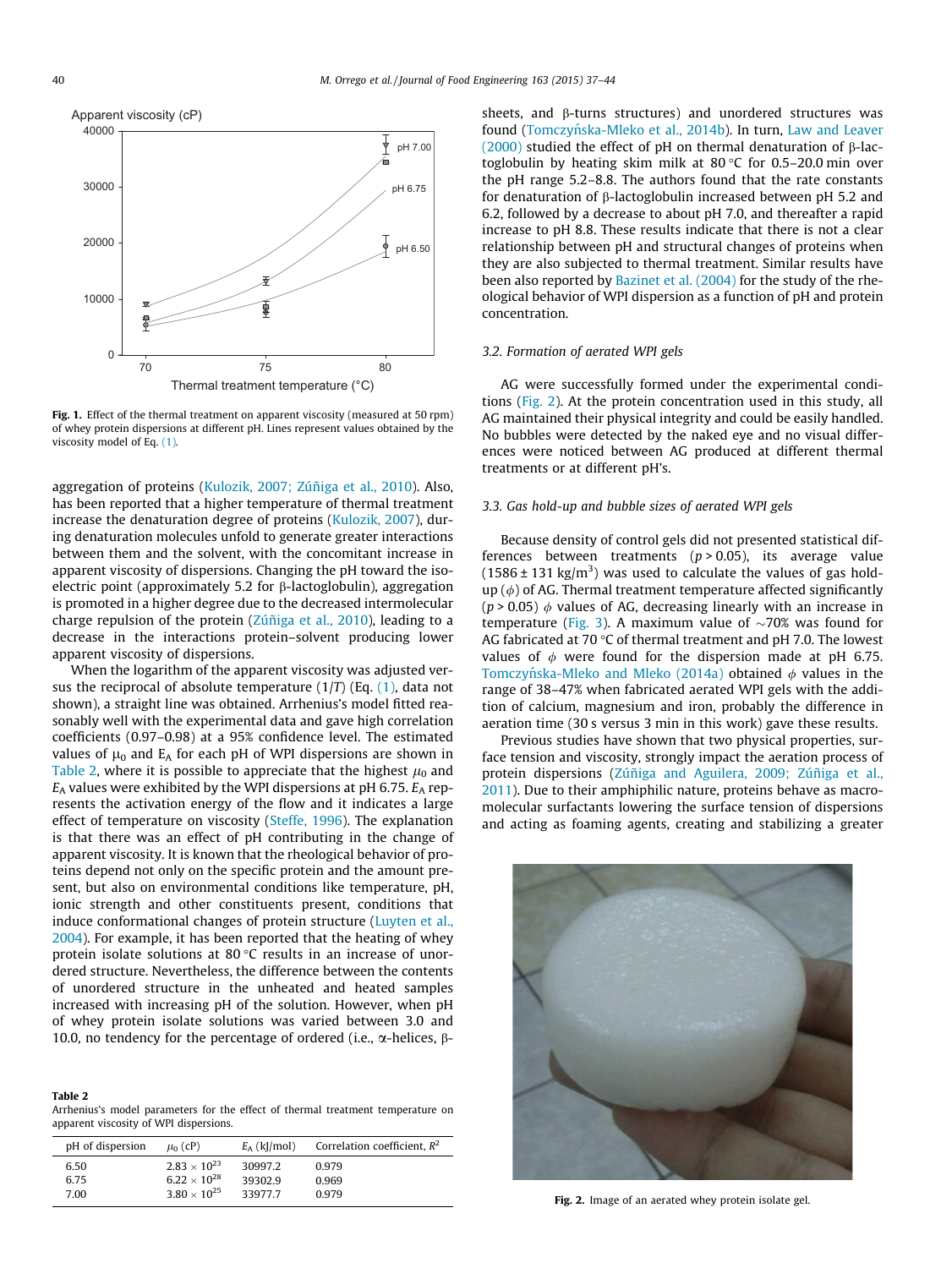<span id="page-4-0"></span>

Fig. 3. Effect of thermal treatment on gas hold-up of aerated whey protein gels at different pH.

interfacial area (i.e. higher number of tiny bubbles). The ability to create foams has been correlated with the surface tension of protein dispersions and especially to the rate of decrease in surface tension, because the lower the surface tension, the greater the extent to which bubbles can be broken up during intense shearing or turbulent flow [\(Davis and Foegeding, 2004; Dickinson, 2003\)](#page-6-0). Thermal treatments are able to change the interfacial properties of protein dispersions, and this change is affected by the pH of the dispersion. Thermal treatment changes the conformation of proteins exposing hydrophobic groups thus increasing surface hydrophobicity ([Zhu and Damodaran, 1994\)](#page-7-0). However, an extensive denaturation of proteins reduces their interfacial properties, decreasing their capacity to form and stabilize foams [\(Bals and](#page-6-0) [Kulozik, 2003; Kim et al., 2005; Zúñiga et al., 2011](#page-6-0)). WPI dispersions treated at 70 °C were able to hold more air into the AG structure, probably because the thermal treatment was less severe and a lower number of aggregates with a lower average size were formed.

On the other hand, higher viscosities produce lower degrees of aeration ([Walstra, 2003](#page-7-0)). In fact, for the generation of foams it is necessary to deliver energy to the system to incorporate air and create new interfaces (i.e. in the form of bubbles). For the same level of energy delivered from the overhead stirrer (same value of rpm), there was a lower incorporation of air (Fig. 3), due to the higher resistance to flow (higher apparent viscosity) of dispersions ([Fig. 1\)](#page-3-0). This is because a greater amount of energy is employed in the movement of the fluid and less energy is used for the creation of new interfaces.

On the other hand, there is no clear effect of pH on the gas holdup of the AG, being only possible to note that a change in the natural pH of dispersions ( $\sim$ 6.8) led to a higher incorporation of air in the AG; however, no conclusions can be drawn regarding this variable.

Selected images from optical microscopy of AG at different processing conditions are shown in [Fig. 4.](#page-5-0) From these images, bubble sizes were obtained, and the bubble size distributions were generated (data not shown).  $D_M$  values were in the range of 535–708  $\mu$ m ([Table 3](#page-5-0)) and no significant differences ( $p > 0.05$ ) were observed between  $D_M$  obtained at pH 6.50 and 6.75, but at pH 7.00  $D_M$  values were statistically higher. Thermal treatment temperature had a significant effect ( $p > 0.05$ ) on the  $D_M$  values of AG, with higher temperatures decreasing their value. Values of average bubble size in the range of  $72-3156 \mu m$  were found by Tomczyń[ska-Mleko](#page-6-0) [\(2013a\)](#page-6-0) for AG fabricated at WPI concentration between 6% and 8% (w/w), pH's between 6.68 and 8.00 and calcium content of 20 or 30 mM. In line with our results, increasing pH resulted in an increased bubble size. Using reversibility of the gelation process, Tomczyń[ska-Mleko \(2013b\)](#page-6-0) fabricated AG at 9% (w/w) of WPI, where bubble diameters increased from  $167$  to  $221 \mu m$  when pH augmented from 3.0 to 6.7; but diameters decreased to 84  $\mu$ m with a further increase from pH 6.7 to 10.0.

Destabilization processes (i.e. disproportionation and coalescence of bubbles) are produced during setting of aerated food gels, which affects the food structure. These phenomena are affected by the viscosity of the continuous phase of the aerated dispersion ([Zúñiga and Aguilera, 2009](#page-7-0)). An increase in the viscosity of the continuous phase may delay the gas transfer (disproportionation) between small bubbles with higher internal pressure, toward big bubbles and, on the other hand, decrease the drainage of the continuous phase thereby retarding the break of the lamella between bubbles, and avoiding the merge of two or more bubbles into a one big bubble (coalescence). Bubbles with smaller sizes and lower dispersion of sizes could minimize the effect of buoyance and vertical stratification of bubbles, improving the appearance of aerated products. Monodisperse bubbles could reduce disproportionation due to a reduction in the difference of pressure because of their similar size [\(Zúñiga and Aguilera, 2008\)](#page-7-0). Therefore, it is important to control the size and dispersion of bubbles in order to produce homogeneous products. Mean bubble sizes  $(535-708 \mu m)$  and size distributions (range from 37 to  $1430 \,\mu m$ ) obtained in this work were not small and narrow enough to ensure the homogeneity of AG, hence a better device (e.g. rotor/stator dispersing system or membrane foaming apparatus) and/or processing conditions (e.g. dynamic heating) are needed to properly design AG with controlled properties.

# 3.4. Mechanical properties of aerated WPI gels

Stress–strain relationships for AG presented a non-linear behavior until break of the structure (results not shown) and did not show the typical sigmoid stress–strain behavior found in most cellular foams ([Corradini and Peleg, 2007](#page-6-0)). These authors stated that cellular solids with thick walls and very small air bubbles can exhibit an almost linear compressibility pattern with absence of a ''prominent shoulder'' in the stress–strain relationship, discussion in agreement with the results presented in this study and the results of previous works [\(Zúñiga and Aguilera, 2009; Zúñiga et al.,](#page-7-0) [2011](#page-7-0)).

Higher thermal treatment temperatures produced a decrease in  $\sigma_B$  and  $\varepsilon_B$  of AG ([Table 4\)](#page-5-0). The structure of globular protein gels (i.e. the molecular network of the gel) strongly affects their mechanical properties. This structure is highly dependent on the thermal treatment employed to set the gel and the pH of the dispersion used to fabricate the gel [\(Aguilera and Rademacher, 2004\)](#page-6-0). Lower temperatures of the thermal treatment produced higher  $\phi$  values, but AG fabricated under these conditions showed higher  $\sigma_B$  and  $\varepsilon_B$  values ([Table 4\)](#page-5-0), probably because in a more aerated structure larger compression can be possible. It is known for cold gelation of globular proteins that the size of the protein aggregates formed during the denaturation step affects the mechanical properties of the gels ([Alting, 2003\)](#page-6-0). In addition, recently it has been reported that WPI gels containing protein particles (aggregated WPI) were reported to be weaker (fractures at much lower strain values) than gels without particles at the same total protein concentration. Increasing the volume fraction of the WPI particles led to a further decrease in the gel strength (Sağlam et al., 2014).

Although all gels obtained under the pH conditions employed in this study can be referred as ''fine-stranded'', there could be differences in their microstructure. It is very probable that at higher temperatures bigger aggregates have been formed producing a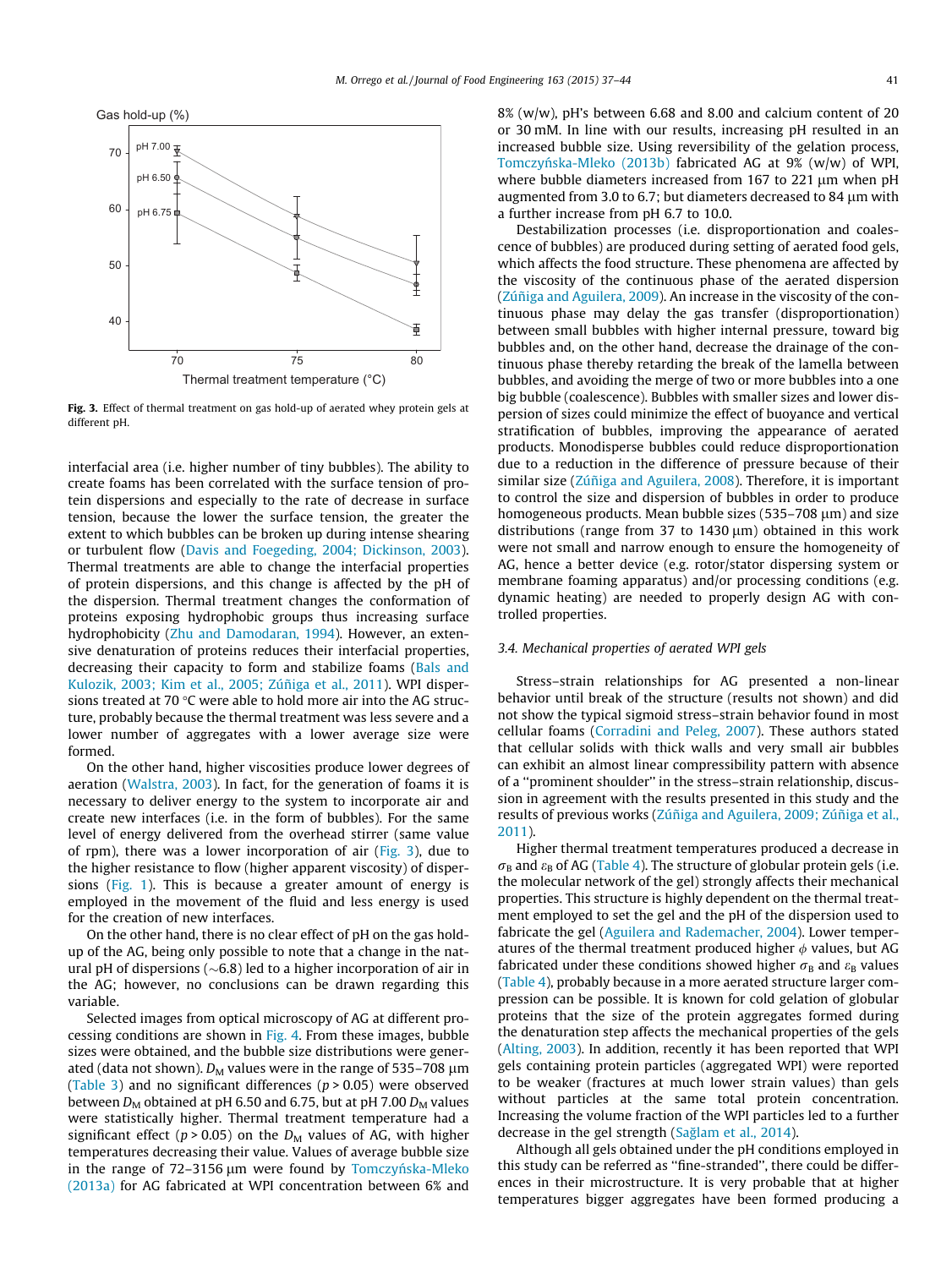<span id="page-5-0"></span>

Fig. 4. Gallery of images from optical microscopy of aerated whey protein gels under different conditions of fabrication.

Mean bubble diameters ( $D_M$  in  $\mu$ m) of aerated whey protein isolate gels.<sup>\*</sup>

| Thermal treatment temperature $(°C)$ | pH of dispersion  |                                                 |                   |
|--------------------------------------|-------------------|-------------------------------------------------|-------------------|
|                                      | 6.50              | 6.75                                            | 7.00              |
| 70                                   | $653 \pm 44^{aA}$ | $647 + 42$ <sup>aA</sup>                        | $708 + 40^{bA}$   |
| 75                                   | $627 \pm 39^{aB}$ | $616 \pm 49^{aB}$                               | $685 \pm 44^{bB}$ |
| 80                                   |                   | $537 + 37^{aC}$ $535 + 37^{aC}$ $619 + 48^{bC}$ |                   |

Different lower case letters indicate significant differences ( $p < 0.05$ ) between pH of dispersions and different capital letters indicate significant differences  $(p < 0.05)$  between thermal treatment temperatures.

| ıle<br>ıaı<br>n |  |
|-----------------|--|
|-----------------|--|

| Textural properties of aerated whey protein isolate gels. |  |  |  |  |
|-----------------------------------------------------------|--|--|--|--|
|                                                           |  |  |  |  |

| Thermal treatment         | pH of                | Stress at break                                                                                  | Strain at                                                                     |
|---------------------------|----------------------|--------------------------------------------------------------------------------------------------|-------------------------------------------------------------------------------|
| temperature $(^{\circ}C)$ | dispersion           | (kPa)                                                                                            | $break (-)$                                                                   |
| 80                        | 6.50<br>6.75         | $0.92 \pm 0.22$ <sup>aA</sup><br>$1.70 \pm 1.24$ <sup>abA</sup><br>$2.85 \pm 0.88$ <sup>bA</sup> | $0.34 \pm 0.16$ <sup>aA</sup><br>$0.38 \pm 0.15^{bA}$<br>$0.53 \pm 0.04^{bA}$ |
| 75                        | 7.00<br>6.50<br>6.75 | $0.98 \pm 0.24$ <sup>aA</sup><br>$1.68 \pm 0.40^{abA}$                                           | $0.43 \pm 0.09^{aB}$<br>$0.57 \pm 0.10^{bB}$                                  |
| 70                        | 7.00                 | $2.94 \pm 1.87^{bA}$                                                                             | $0.57 \pm 0.11$ <sup>bB</sup>                                                 |
|                           | 6.50                 | $1.30 \pm 0.50$ <sup>aA</sup>                                                                    | $0.45 \pm 0.14^{aB}$                                                          |
|                           | 6.75                 | $2.63 \pm 1.80^{abA}$                                                                            | $0.60 \pm 0.10^{bB}$                                                          |
|                           | 7.00                 | $3.40 \pm 3.06^{bA}$                                                                             | $0.67 \pm 0.04^{bB}$                                                          |

Different lower case letters indicate significant differences ( $p < 0.05$ ) between pH of dispersions and different capital letters indicate significant differences  $(p < 0.05)$  between thermal treatment temperatures.

lower amount of ''junction zones'' in the three-dimensional gel network, generating weaker AG. On the other hand, at pH values toward the isoelectric point ( $\sim$ 5.2 for whey proteins) aggregates of bigger size are produced by thermal treatments ([Zúñiga et al.,](#page-7-0) [2010\)](#page-7-0), explaining the data presented in Table 4, where at lower pH's AG were less resistant to break.

It seems that at the  $\phi$  levels obtained in this work, the microstructure of the gels walls of the AG had a strong influence over the break properties of the gel. For example, for a thermal treatment at 70 °C a difference in  $\phi$  values of  $\sim$ 5% was found for pH 6.50 and 6.75 [\(Fig. 3\)](#page-4-0); but the  $\sigma_\text{B}$  increased twofold when pH was increased (Table 4).

# 3.5. Structure–property relationships

As seen from [Fig. 3](#page-4-0) and Table 4 different structures of AG were formed depending on the thermal treatment and pH of WPI dispersions. In order to analyze how the microstructure affected macroproperties of AG, the relationship between  $D_M$  and  $\phi$  was plotted ([Fig. 5\)](#page-6-0). A linear relationship with a correlation coefficient  $(R^2)$ equals to 0.82 was found. If we assume that all the bubbles in the structure of AG have the same diameter (the  $D_M$  value), the incorporation of air in the structure will be a function of the bubble diameter and the number of bubbles incorporated into the AG structure. As a next step we plot the  $\phi$  values against  $\sigma_B$  obtaining relationships that were function of the pH of the dispersion [\(Fig. 6\)](#page-6-0). This pH dependence could be indicative that the microstructure of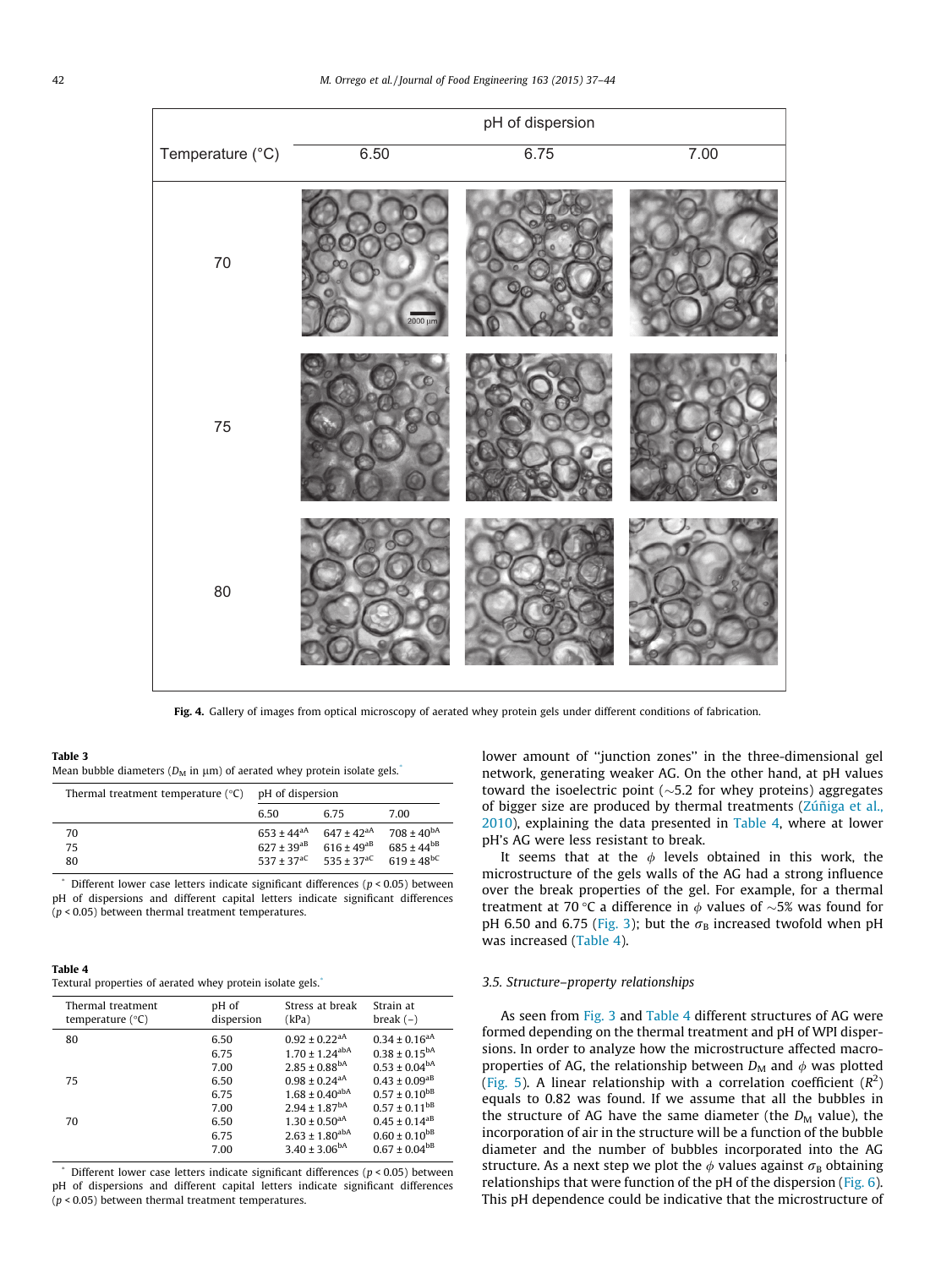<span id="page-6-0"></span>



Fig. 5. Correlation between mean bubble diameters and gas hold-up for aerated whey protein gels.

the gel walls had more influence over the textural properties than the  $\phi$  in the range of values obtained. [Zúñiga and Aguilera \(2009\)](#page-7-0) found a power law relationship between density and fracture stress for gas-filled gelatin gels, in that case aerated gelatin gels with different concentration of gelatin and gas hold-up were formed. Probably, a master curve was found because the aerated gel walls had the same microstructure, which is not the case presented here.

# 4. Conclusions

Aerated gels with different structures and mechanical properties were fabricated changing the pH of whey protein isolate dispersions and the time–temperature relationship of the thermal treatment used to denaturate the proteins. The increase in the temperature of the thermal treatment produced a decrease in gas holdup and the average bubble size because of the higher viscosity of the protein dispersions. The change in the pH of the dispersions only had a marked effect on the mechanical properties of the aerated gels because possibly it generated protein aggregates of different size, which influenced the formation of stronger threedimensional network at pH values far from the isoelectric point.



Fig. 6. Relationship between gas hold-up and breaking stress for aerated whey protein gels. Error bars were not included in the figure to improve visual clarity; however standard deviations for breaking stress are shown in [Table 4.](#page-5-0)

Control of thermal treatment of protein dispersions allows the fabrication of aerated gels with tailored structural and textural properties which can be used as new food matrices.

# Acknowledgements

R.N. Zúñiga thanks to the financial support of CONICYT by means of the FONDECYT Project 1140031 Controlled protein denaturation for the engineering design of aerated food products with enhanced textural and nutritional properties.

# References

- [Aguilera, J.M., Lillford, P.J., 2007. Structure–property relationships in foods. In:](http://refhub.elsevier.com/S0260-8774(15)00194-6/h0005) [Aguilera, J.M., Lillford, P.J. \(Eds.\), Food Materials Science. Principles and Practice.](http://refhub.elsevier.com/S0260-8774(15)00194-6/h0005) [Springer, New York, pp. 229–254](http://refhub.elsevier.com/S0260-8774(15)00194-6/h0005).
- [Aguilera, J.M., Rademacher, B., 2004. Protein gels. In: Yada, R.Y. \(Ed.\), Proteins in](http://refhub.elsevier.com/S0260-8774(15)00194-6/h0010) [Food Processing. Woodhead Publishing Limited, New York, pp. 468–482.](http://refhub.elsevier.com/S0260-8774(15)00194-6/h0010)
- Alting, A.C., 2003. Cold gelation of globular proteins. PhD Thesis. University of Wageningen, The Netherlands.
- [Bals, A., Kulozik, U., 2003. Effect of pre-heating on the foaming properties of whey](http://refhub.elsevier.com/S0260-8774(15)00194-6/h0020) protein isolate using a membrane foaming apparatus. Int. Dairy J. 13 (11), 903-[908.](http://refhub.elsevier.com/S0260-8774(15)00194-6/h0020)
- [Bazinet, L., Trigui, M., Ippersiel, D., 2004. Rheological behavior of WPI dispersion as a](http://refhub.elsevier.com/S0260-8774(15)00194-6/h0025) [function of pH and protein concentration. J. Agric. Food Chem. 52 \(17\), 5366–](http://refhub.elsevier.com/S0260-8774(15)00194-6/h0025) [5371.](http://refhub.elsevier.com/S0260-8774(15)00194-6/h0025)
- [Bell, E.A., Roe, L.S., Rolls, B.J., 2003. Sensory-specific satiety is affected by volume](http://refhub.elsevier.com/S0260-8774(15)00194-6/h0030) [than by energy content of a liquid food. Physiol. Behav. 78 \(4–5\), 593–600.](http://refhub.elsevier.com/S0260-8774(15)00194-6/h0030)
- [Campbell, G.M., Mougeot, E., 1999. Creation and characterization of aerated food](http://refhub.elsevier.com/S0260-8774(15)00194-6/h0035) [products. Trends Food Sci. Technol. 10 \(9\), 283–296](http://refhub.elsevier.com/S0260-8774(15)00194-6/h0035).
- [Corradini, M.G., Peleg, M., 2007. Solid food foams. In: Aguilera, J.M., Lillford, P.J.](http://refhub.elsevier.com/S0260-8774(15)00194-6/h0040) [\(Eds.\), Food Materials Science. Principles and Practice. Springer, New York, pp.](http://refhub.elsevier.com/S0260-8774(15)00194-6/h0040) [169–202](http://refhub.elsevier.com/S0260-8774(15)00194-6/h0040).
- [Davis, J.P., Foegeding, E.A., 2004. Foaming and interfacial properties of polymerized](http://refhub.elsevier.com/S0260-8774(15)00194-6/h0045) [whey protein isolate. J. Food Sci. 69 \(5\), C404–C410](http://refhub.elsevier.com/S0260-8774(15)00194-6/h0045).
- [Dickinson, E., 2003. Hydrocolloids at interfaces and the influence on the properties](http://refhub.elsevier.com/S0260-8774(15)00194-6/h0050) [of dispersed systems. Food Hydrocolloids 17 \(1\), 25–39.](http://refhub.elsevier.com/S0260-8774(15)00194-6/h0050)
- [Goh, S.M., Leroux, B., Groeneschild, C.A.G., Busch, J.L.H., 2010. On the effect of](http://refhub.elsevier.com/S0260-8774(15)00194-6/h0055) [tastant excluded fillers on sweetness and saltiness of a model food. J. Food Sci.](http://refhub.elsevier.com/S0260-8774(15)00194-6/h0055) [75 \(4\), S245–S249](http://refhub.elsevier.com/S0260-8774(15)00194-6/h0055).
- [Hamann, D.D., Zhang, J., Daubert, C.R., Foegeding, E.A., Diehl, K.C., 2006. Analysis of](http://refhub.elsevier.com/S0260-8774(15)00194-6/h0060) [compression, tension and torsion for testing food gel fracture properties. J. Text.](http://refhub.elsevier.com/S0260-8774(15)00194-6/h0060) [Stud. 37 \(6\), 620–639.](http://refhub.elsevier.com/S0260-8774(15)00194-6/h0060)
- [Kerstens, S., Murray, B.S., Dickinson, E., 2006. Microstructure of](http://refhub.elsevier.com/S0260-8774(15)00194-6/h0065)  $\beta$ -lactoglobulin[stabilized emulsions containing non-ionic surfactant and excess free protein:](http://refhub.elsevier.com/S0260-8774(15)00194-6/h0065) [influence of heating. J. Colloid Interface Sci. 296 \(1\), 332–341](http://refhub.elsevier.com/S0260-8774(15)00194-6/h0065).
- [Kim, D.A., Cornec, M., Narsimhan, G., 2005. Effect of thermal treatment on](http://refhub.elsevier.com/S0260-8774(15)00194-6/h0070) interfacial properties of  $\beta$ -lactoglobulin. J. Colloid Interface Sci. 285 (1), 100-[109.](http://refhub.elsevier.com/S0260-8774(15)00194-6/h0070)
- [Kulozik, U., 2007. Structuring dairy products by means of processing and matrix](http://refhub.elsevier.com/S0260-8774(15)00194-6/h0075) [design. In: Aguilera, J.M., Lillford, P.J. \(Eds.\), Food Materials Science. Principles](http://refhub.elsevier.com/S0260-8774(15)00194-6/h0075) [and Practice. Springer, New York, pp. 439–473](http://refhub.elsevier.com/S0260-8774(15)00194-6/h0075).
- [Law, A.J.R., Leaver, J., 2000. Effect of pH on the thermal denaturation of whey](http://refhub.elsevier.com/S0260-8774(15)00194-6/h0080) [proteins in milk. J. Agric. Food Chem. 48 \(3\), 672–679.](http://refhub.elsevier.com/S0260-8774(15)00194-6/h0080)
- [Luyten, H., Vereijken, J., Buecking, M., 2004. Using proteins as additives in foods: an](http://refhub.elsevier.com/S0260-8774(15)00194-6/h0085) [introduction. In: Yada, R.Y. \(Ed.\), Proteins in Food Processing. Woodhead](http://refhub.elsevier.com/S0260-8774(15)00194-6/h0085) [Publishing, Cambridge, pp. 421–441](http://refhub.elsevier.com/S0260-8774(15)00194-6/h0085).
- [Marciani, L., Gowland, P.A., Fillery-Travis, A.J., Manoj, P., Wright, J., Smith, A., Young,](http://refhub.elsevier.com/S0260-8774(15)00194-6/h0090) [P., Moore, R., Spiller, R.C., 2001. Assessment of antral grinding of a model solid](http://refhub.elsevier.com/S0260-8774(15)00194-6/h0090) [meal with echo-planar imaging. Am. J. Physiol. Gastrointest. Liver Physiol. 280,](http://refhub.elsevier.com/S0260-8774(15)00194-6/h0090) [G844–G849](http://refhub.elsevier.com/S0260-8774(15)00194-6/h0090).
- [Norton, I., Frith, W.J., Ablett, S., 2006. Fluid gels, mixed fluid gels and satiety. Food](http://refhub.elsevier.com/S0260-8774(15)00194-6/h0095) [Hydrocolloids 20 \(2–3\), 229–239.](http://refhub.elsevier.com/S0260-8774(15)00194-6/h0095)
- [Norton, I., Moore, S., Fryer, P., 2007. Understanding food structure and breakdown:](http://refhub.elsevier.com/S0260-8774(15)00194-6/h0100) [engineering approaches to obesity. Obes. Rev. 8 \(1\), 83–88](http://refhub.elsevier.com/S0260-8774(15)00194-6/h0100).
- [Nussinovitch, A., Velez-Silvestre, R., Peleg, M., 1992. Mechanical properties of](http://refhub.elsevier.com/S0260-8774(15)00194-6/h0105) hydrocolloid gels filled with internally produced  $CO<sub>2</sub>$  [gas bubbles. Biotechnol.](http://refhub.elsevier.com/S0260-8774(15)00194-6/h0105) [Prog. 8 \(5\), 424–428.](http://refhub.elsevier.com/S0260-8774(15)00194-6/h0105)
- [Osterholt, K.M., Roe, L.S., Rolls, B.J., 2007. Incorporation of air into a snack food](http://refhub.elsevier.com/S0260-8774(15)00194-6/h0110) [reduces energy intake. Appetite 48 \(3\), 351–358.](http://refhub.elsevier.com/S0260-8774(15)00194-6/h0110)
- [Rolls, B.J., Bell, E.A., Waugh, B.A., 2000. Increasing the volume of a food by](http://refhub.elsevier.com/S0260-8774(15)00194-6/h0115) [incorporating air affects satiety in men. Am. J. Clin. Nutr. 72 \(2\), 361–368.](http://refhub.elsevier.com/S0260-8774(15)00194-6/h0115)
- Sağlam, D., Venema, P., de Vries, R., van den Berg, M., van der Linden, E., 2014. Whey [protein particles modulate mechanical properties of gels at high protein](http://refhub.elsevier.com/S0260-8774(15)00194-6/h0120) [concentration. Food Hydrocolloids 38, 163–171.](http://refhub.elsevier.com/S0260-8774(15)00194-6/h0120)
- [Steffe, J.F., 1996. Rheological Methods in Food Process Engineering, second ed.](http://refhub.elsevier.com/S0260-8774(15)00194-6/h0125) [Freeman Press, Michigan, p. 418.](http://refhub.elsevier.com/S0260-8774(15)00194-6/h0125)
- Tomczyń[ska-Mleko, M., 2013a. Structure and stability of ion induced whey protein](http://refhub.elsevier.com/S0260-8774(15)00194-6/h0130) [aerated gels. Czech J. Food Sci. 31 \(3\), 211–216](http://refhub.elsevier.com/S0260-8774(15)00194-6/h0130).
- Tomczyń[ska-Mleko, M., 2013b. Structure and rheology of aerated whey protein](http://refhub.elsevier.com/S0260-8774(15)00194-6/h0135) [isolate gels obtained at different pH. J. Food Nutr. Res. 52 \(1\), 61–70](http://refhub.elsevier.com/S0260-8774(15)00194-6/h0135).